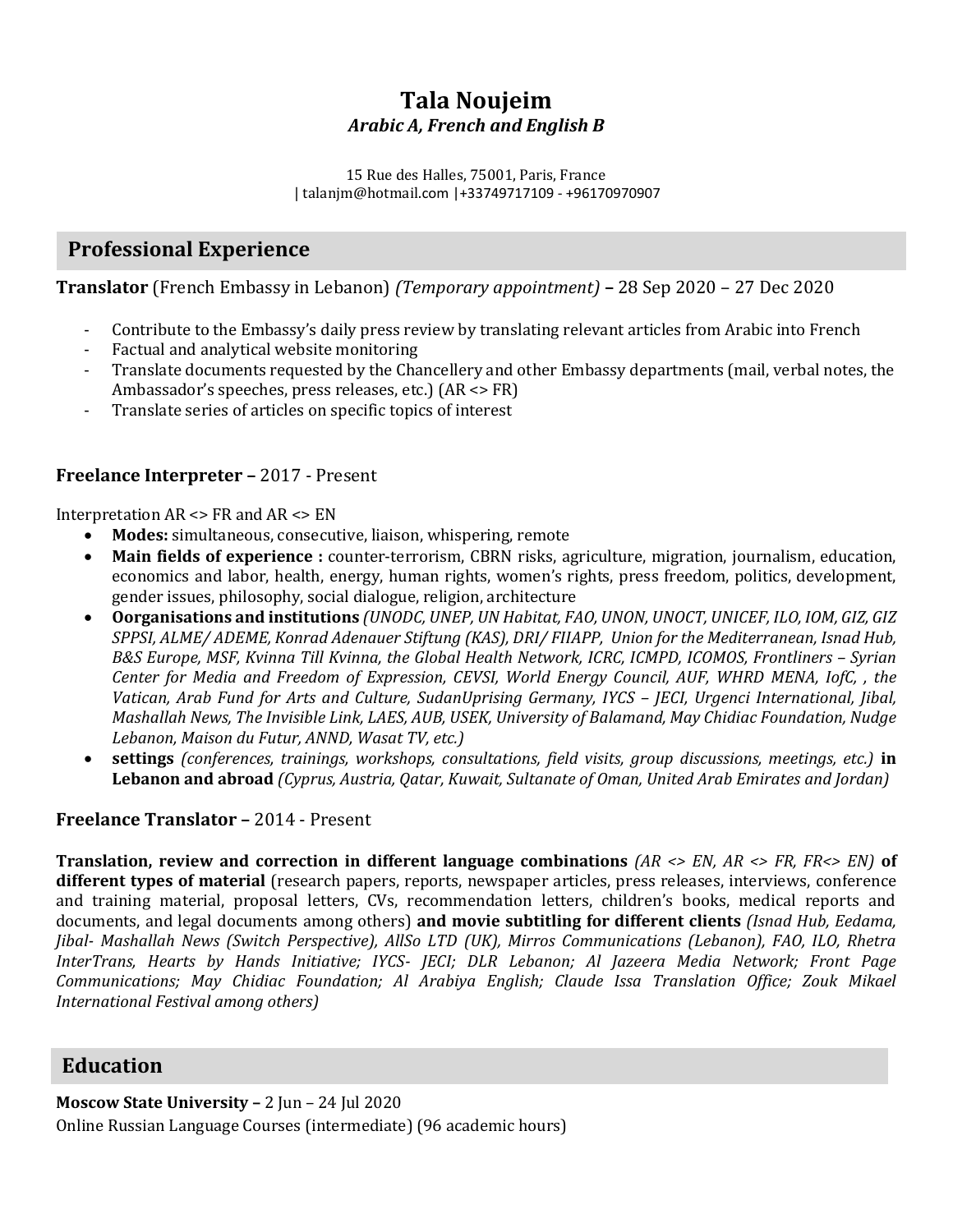## **Tallinn University Summer School (Tallinn University, Estonia)** – 15 Jul – 2 Aug 2019

Continuing Education Curriculum in Russian Language - Intermediate (6o face-to-face hours)

## **Holy Spirit University of Kaslik (USEK) (Lebanon)**- 16 Sep 2017 – 15 May 2017

Interpretation Diploma Combinations: AR <> FR and AR <> EN Simultaneous Interpretation; Relay; Liaison; Whispered interpreting; Consecutive Interpretation

## **Russian Cultural Center – Beit Mery (Lebanon) –** Dec 2017 – Feb 2019

Russian Language Courses (Beginner) (96 academic hours)

## **May Chidiac Foundation Media Institute, Dora (Lebanon)** – Aug 2015

Training in Arabic Grammar and Diction (Mr. Bassam Barrack)

## **International Francophone Heritage Center (CIFP)** - 4-27 Jul 2014

Internship organized by France's Lions Clubs, held in Gap, Nimes and Marseille (with the participation of 29 young men and women from 23 different francophone countries)

## **Holy Spirit University of Kaslik (USEK) (Lebanon) –** Sep 2012 – Jun 2015

Bachelor of Art in Translation and Modern Language

## **Accreditations and Certifications**

**Ablio,** 07 Feb 2022 Ablio accedited

**Verspeak,** 13 Oct 2021 Verspeak certified

#### **Arab Professional Translators Society (APTS),** 24 Jul 2021 Accredited Professional Translator English <> Arabic and French <> Arabic

**KUDO,** 18 May 2021 KUDO Pro

**KUDO,** 15 Apr 2021 KUDO Certified

## **Professional Associations**

Full member of the Société française des traducteurs (SFT) (2022) Member of the International Association of Professional Translators and Interpreters (IAPTI) (2022) Regular member of the Arab Professional Translators Society (APTS) and at the International Federation of Translators (FIT)

# **Continuous Professional Development (CPD)**

## **KUDO CPD Series**

Success mindset for interpreters (Adriana Lombardo – 9 Oct 2021), Interpreter's guide to body consciousness (Susanne Baumann-Cox – 4 Sept 2021), SPEAKING Method (Léxica Aula Virtual para Intérpretes, Darinka Mangino, 7 Aug 2021)